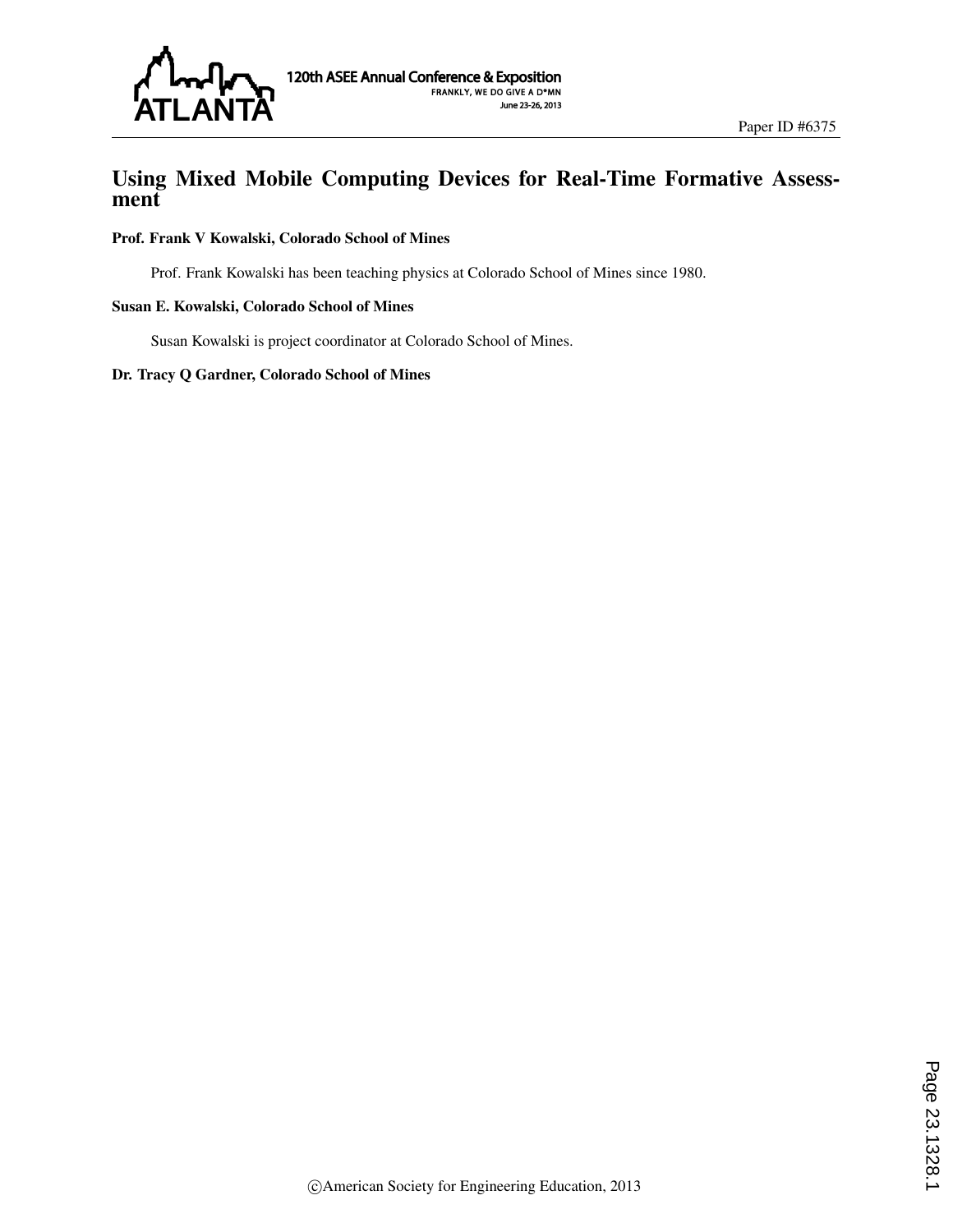# **Using Mixed Mobile Computing Devices for Real-Time Formative Assessment**

### **Abstract**

Increasingly affordable mobile computing devices can be used effectively to facilitate real-time formative assessment. Students equipped with pen-enabled Android devices, iPads, iPhones and/or tablet PCs can use digital ink to reveal their thinking as they construct new understandings of concepts.

*InkSurvey* is free, web-based software (ticc.mines.edu) designed specifically for collecting student responses for real-time formative assessment. During the learning process, the instructor poses open format, embedded questions to probe student understanding. Students respond with words, drawings, graphs, or equations "inked" on either their own devices or those provided by the institution. The construction of these responses actively engages the students with the subject material and increases student metacognition. The instructor, instantaneously receiving this feedback, has a real-time glimpse into the minds of the students and can address lingering questions, repair misconceptions, and make better use of class time.

We describe significant recent improvements to *InkSurvey* that have made it more fully functional on a greater variety of devices and more user-friendly for both instructors and students. Specific classroom examples and results are presented to illustrate student metacognition, how student thinking changes over time, and changes in instructor responses and approaches to learning. Potential use of this technology-based teaching tool outside of the traditional classroom, for example in a distance-learning environment or for Just-in-Time Teaching (JiTT), is also discussed.

To provide additional context, a brief overview summarizes some of the varied applications and settings in engineering education in which the use of *InkSurvey* has been previously explored: increasing learning gains, improving problem-solving skills, and enhancing learning gains achieved when coupled with computer simulations. Real-time formative assessment collected with *InkSurvey* is blind to gender, personality biases, and other stereotypes, making it a particularly effective tool in group and cooperative learning environments. This also opens the door to additional applications in non-academic settings as well.

#### **Introduction**

When the National Research Council tackled the task of compiling what we know about how people learn, their report in 2000 distilled findings arising from the recent explosion of multidisciplinary scientific studies of the mind, the brain, the process of thinking and learning, and the associated neural processes.<sup>1</sup> They concluded that key research findings from the emerging science of learning point to four attributes that need to be cultivated when designing environments for optimal learning; one of these is frequent formative assessments (p.24). Over a decade has passed. Recently, another National Research Council committee of experts considered best practices for developing deeper learning and 21<sup>st</sup> century skills and released their recommendations, which again included the use of formative assessment.<sup>2</sup>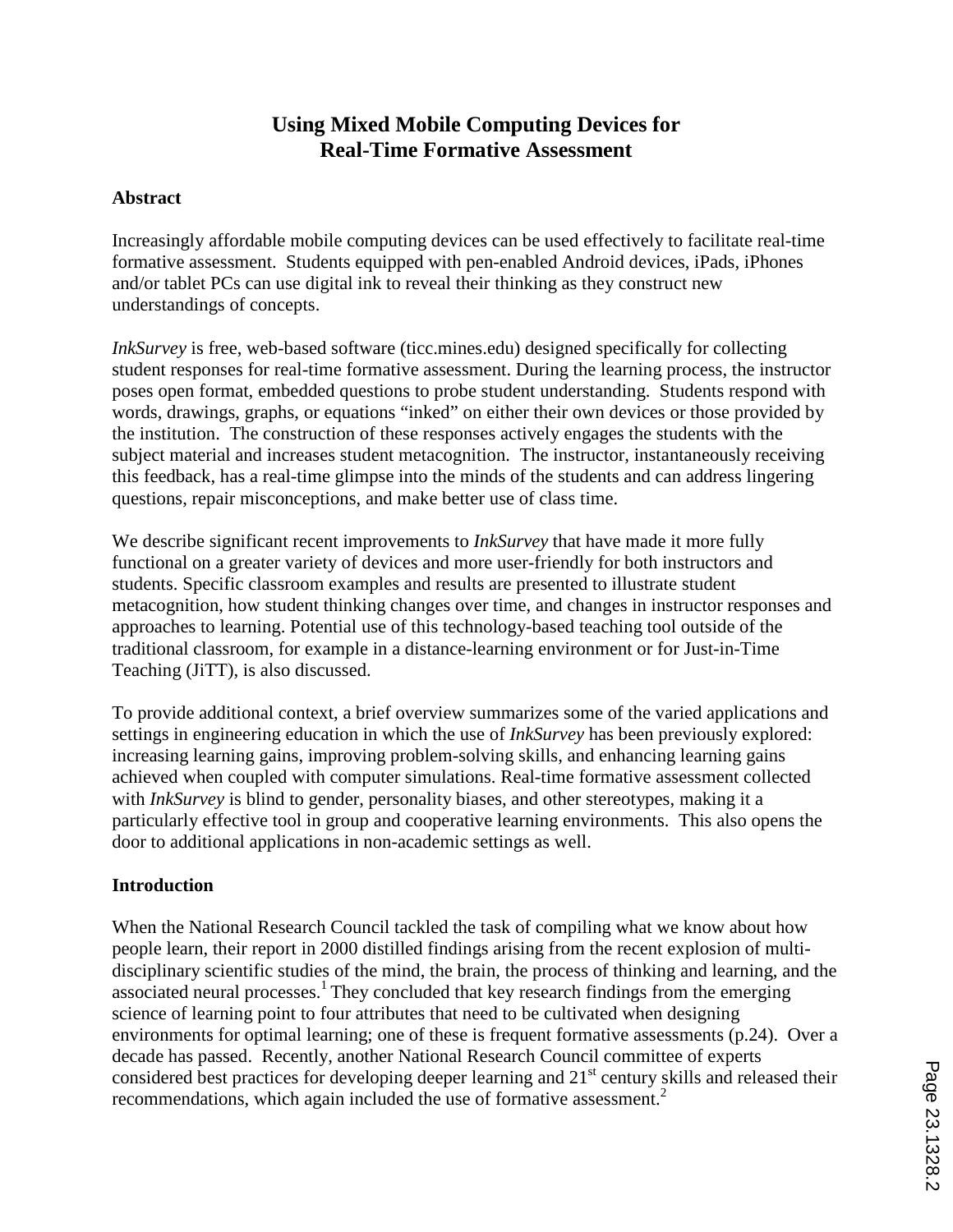#### **Real-time Formative Assessment**

In 1998, Black and Wiliam<sup>3</sup> published an influential meta-analysis of 250 articles and chapters about formative assessment; their broad working definition remains widely used today. With strong theoretical underpinnings, formative assessment includes all activities performed by instructors and students to provide information about student understanding during the learning process; this evidence is then used to give students feedback about their understanding and adapt subsequent teaching and learning strategies to meet student needs. As the label has become more widely (and sometimes inappropriately) used, others have issued reminders that formative assessment is not about the instrument, but rather the dynamic process.  $e.g., 4,5$ 

It has been particularly challenging to incorporate the process of formative assessment in the higher education setting.<sup>6</sup> Ideally, formative assessment should be seamlessly embedded in instruction, to capture students' thinking while they are constructing new understanding.<sup>7</sup> Also, in order to be effective in influencing subsequent instruction and learning (that is, in order to be "formative"), the instructor needs to receive and respond to student input in a timely manner. $3$ Without technology, all of this tended to be a cumbersome and time-consuming process. Personal response devices ("clickers") and other polling devices, which have become widespread in the last decade, allow instructors to collect multiple choice and short numerical student responses quickly and painlessly; these can provide effective real-time input for formative assessment. Their limitations, though, cannot be ignored: difficulty of essential divergent assessment (assessing students' ability to succeed in more open-ended tasks involving higher level thinking skills), $6$  distortion of student responses by providing a menu of possibilities, raising the noise-to-signal ratio due to guessing, and inability to simulate most job-like environments.<sup>8</sup>

There are a variety of ways to overcome these shortcomings. One possibility is to have students equipped with pen-enabled mobile devices (Tablet PCs, Android devices, iPads, iPhones, etc.) respond to open-format questions posed by the instructor, who receives the student responses instantaneously. Although until recently this was cost-prohibitive in most educational settings, the increasing availability of inexpensive mobile devices has now made this more practical. There are other software products available that could facilitate this (*e.g.,* Classroom Presenter), but here only *InkSurvey* is discussed. After a short description of *InkSurvey*, the student perspective, the teacher perspective (including challenges to be met), and various applications are discussed.

# *InkSurvey*

*InkSurvey* is web-based software designed specifically to facilitate the collection of student responses for real-time formative assessment;<sup>8</sup> it is available for free at ticc.mines.edu. During the learning process, the instructor can use embedded open-format questions to probe student understanding. Students access *InkSurvey* to respond with words, drawings, graphs, or equations "inked" on either their own devices or those provided by the institution. The instructor, instantaneously receiving this feedback, has a real-time glimpse into the minds of the students. This insight into student thinking and understanding then allows the instructor to address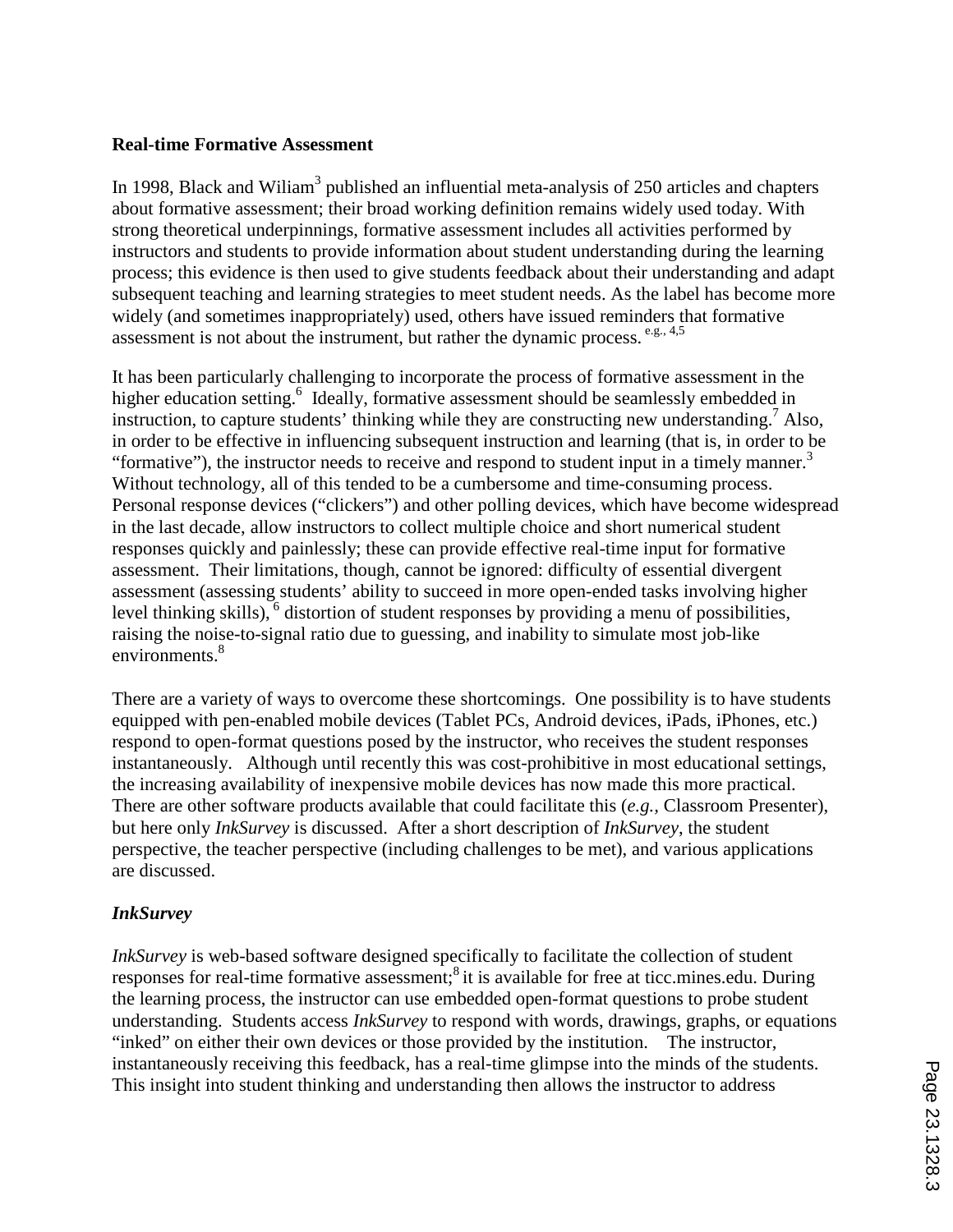lingering questions, repair misconceptions before they are deeply rooted, and make better use of class time.

Since *InkSurvey* is web-based, it is not essential that all student devices being used in a classroom be alike. Also, it means there is nothing to download onto the devices locally. This is significant since many students walk into class already equipped with personal mobile devices that can be used for constructing real-time responses to open-format questions posed by the instructor to probe their understanding. In addition to relieving the institution of the expense of providing and maintaining devices for students, this is very attractive since it 1) eliminates class time needed for distribution and collection of devices, and 2) allows students to more seamlessly integrate their preparation of responses with other class activities, such as note-taking or doing calculations, on their personal devices.

Currently, *InkSurvey* is fully functional on the following pen-enabled mobile devices: Tablet PCs (using the Firefox browser), iPads, iPhones, and Android (4.0 or better) devices. Recent improvements ensure that the display expands to the full screen on all of these devices, making graphical input easier.

Since the instructor controls when and how many questions are launched, it is possible to use *InkSurvey* for differentiated learning. For example, the instructor can initially pose a question about a concept that has just been covered in class. When submitted student responses indicate that at least some students have mastered this, the instructor can then activate another question, perhaps for enrichment or involving another application of the same concept, to continue to engage the faster students while other students continue to work on the original question. In this way, an instructor can better meet the needs of different students, even in a large-class setting.

# **Student Engagement**

Constructing a response with digital ink clearly requires a student to interact with the concepts being presented in a much more active way than does simply sitting in a lecture. Designing classroom experiences around such active learning strategies has widely accepted theoretical underpinnings. In a survey of 19 faculty members using Tablet PCs around the world to facilitate real-time formative assessment, respondents strongly agreed that this teaching model engages their students in a manner unmatched by their previous classroom teaching experiences.<sup>9</sup> It is worth noting, however, that this active role can create some stress for students if they see realtime formative assessment as requiring them to "perform" immediately when learning about a new concept. Just as when using clickers for real-time formative assessment,<sup>10</sup> students will be more welcoming of both constructing responses and receiving feedback if they understand this process is based on the instructor's interest in refining their understanding and repairing misconceptions.

One advantage of the process of formative assessment is the increase in student metacognition<sup>1</sup>—that is, students come to realize what they don't know, what they do know, and how they know it. A corollary of this is that once students realize they don't know something, they are more receptive to instruction and are "primed" to learn. This motivation is difficult to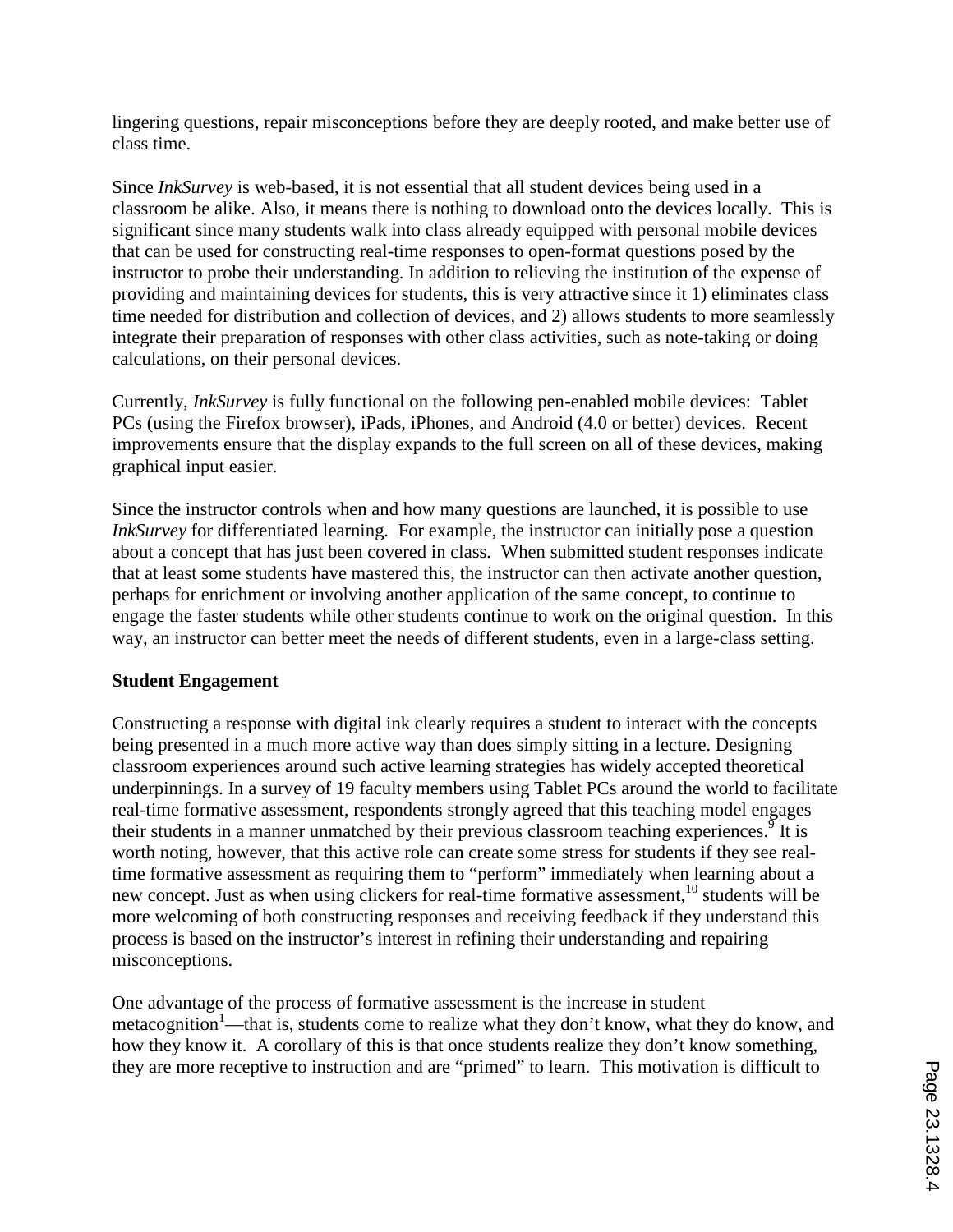measure, but appears repeatedly in student attitude surveys we have collected. These two examples of student comments reflect some of these ideas:

- "It's good to be able to formulate an answer right away to see if you understand it. Without it, when a professor is teaching something new, you think you know how to do it until you try to work on it later and realize there was an aspect you needed clarification on. By working on a problem right away in *InkSurvey*, you find out immediately which points are clear and which are not. The professor also sees right away if I need more help or have things wrong. It sometimes… makes me realize I know something better than I thought I did or I already knew how to do it and that it's not as scary as it may seem when it's presented." Submitted by an engineering physics student, Fall 2012
- "I find that *InkSurvey* helps me realize if I do not understand a concept, but the lecture afterwards helps me actually understand the material better…." Submitted by a chemical engineering student, Fall 2012

By comparing responses from a single student to a series of open-format questions posed with *InkSurvey*, one can see how student thinking changes over time. The example comes from application of the standard deviation of the mean, all done in one class period in an engineering physics course. The students were given the problem that Jack was caught with 100 beans in his pocket in a small town. There is only one store that sells beans and we know the mass distribution of those beans. Questions A and B deal with this application of the distribution of mean values.

Question A: How would you know if Jack stole those beans from the town store? The particular student we are following submitted this response:

In this response, the student does not utilize the mass distribution of the means for groups of 100 beans, but rather uses the distribution of individual bean masses. About half of the other student responses shared this misconception. Therefore, feedback was given in the form of a short lecture on the distribution of mean values.

Next, the students were presented with Question B: Sketch and label a graph which allows a quantitative measure of the chance that the beans were stolen. Following the thoughts of the same student, this is the response submitted: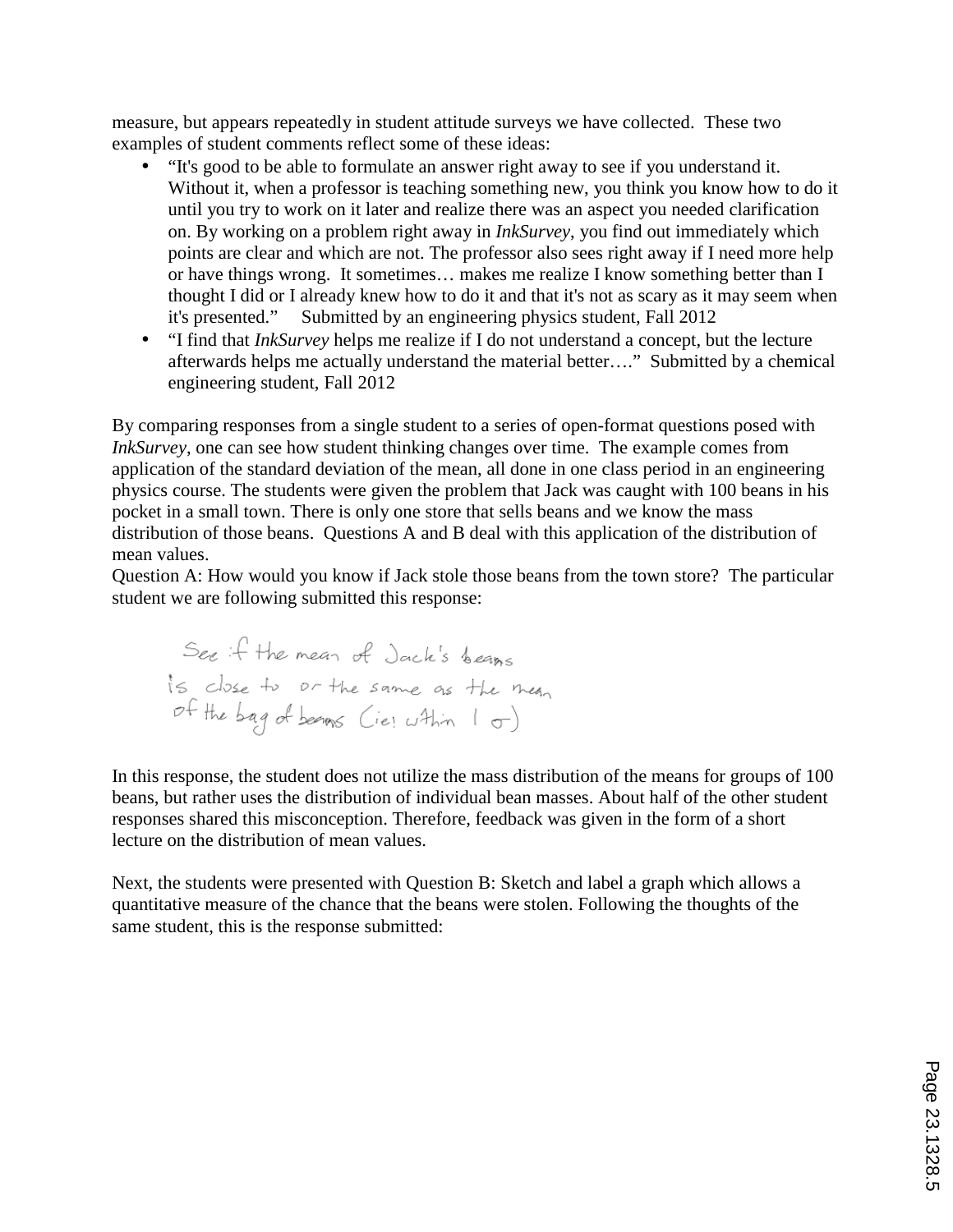

Here the student gives details of how the calculation is to be done, but still does not understand the advantage in using the distribution of mean values for 100 beans. Instead, he/she continues thinking only about the distribution for individual beans. Since this misunderstanding persisted in about one third of the responses, it was again addressed in a short lecture on the solution to Question B.

Finally, the students were given the problem of determining the arrival time of a pulse of 100 neutrinos at some distance L from the source; this is related to the recent neutrino experiment that reported motion faster than the speed of light and was therefore of particular interest to the students. Question C deals with this application of the distribution of mean values: Sketch a graph that indicates how to calculate the 100-measurement average of neutrino arrival times occurring just by chance.

The student we are following submitted this response:

This response indicates that the student now understands that the distribution of mean values leads to less uncertainty in determining the arrival time as opposed to using the distribution of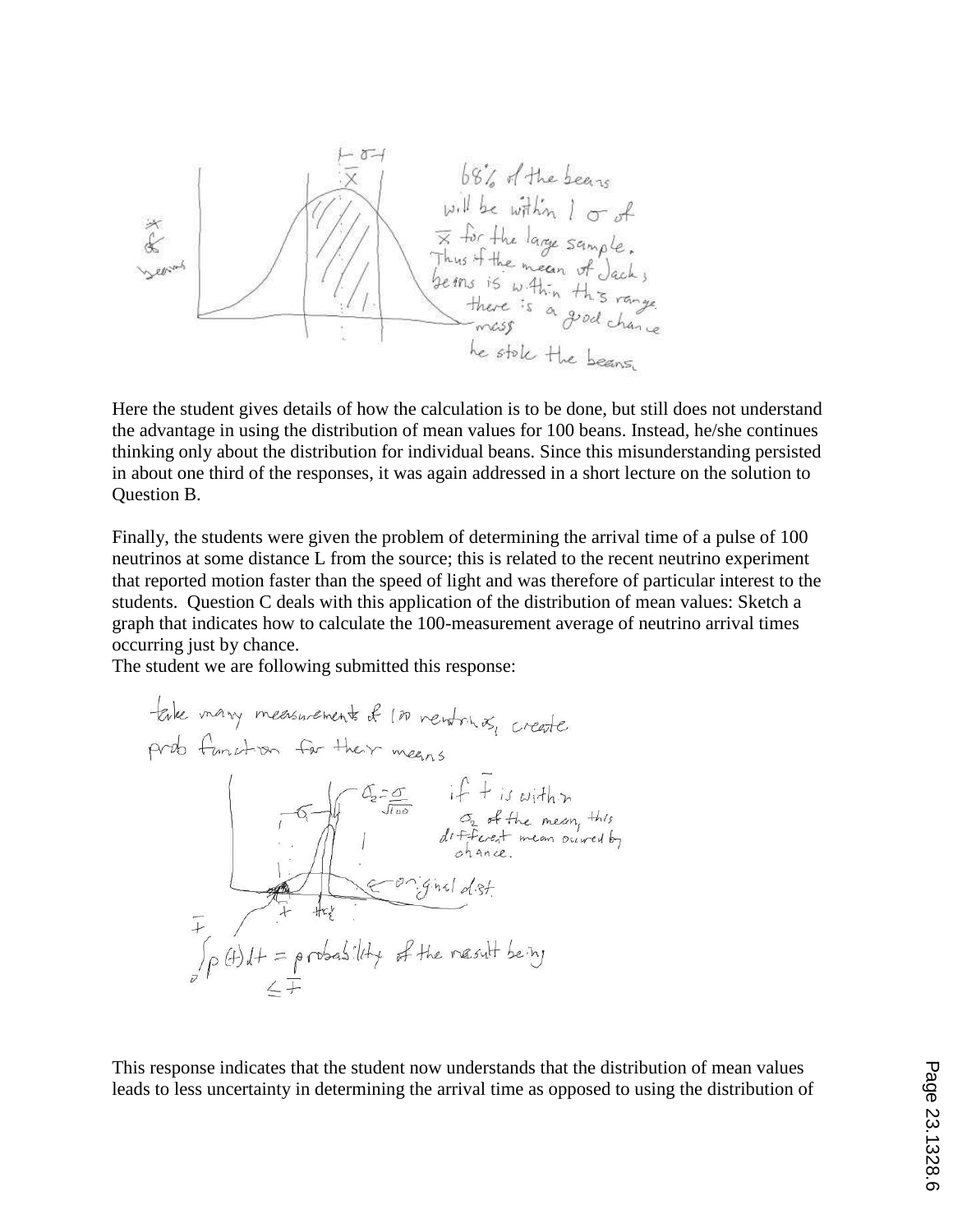individual arrival times. This response also indicates an understanding of how to calculate the probability that the value obtained could occur just by chance, and how to transfer the concept between different contexts. Considering each of these responses as a snapshot of student thinking at a particular moment in the class, one can see the progressive construction of new, successful understanding of the underlying concept.

There has been a lively debate in the literature about the validity of attributing specific learning gains to the formative assessment process in particular.  $4,11$  The crux of the concern is in determining how effectively the information provided by the student is used by the instructor to inform subsequent instruction that closes gaps between the current and desired levels of student understanding. Even though we recognize the necessity of greater attention to the nature of the instructor response to correlate student learning gains and the formative assessment process, initial studies of the effectiveness of *InkSurvey* have not addressed this rather elusive metric directly. However, in the sequence of student responses above, it seems there is at least a strong possibility that the changes over time in the thinking of this student are in response to the process of real-time formative assessment, and that the timely guiding feedback provided by the instructor would only be possible when the instructor has a real-time glimpse into the minds of the students, to see their thinking at that point in time.

### **Instructor Engagement**

To date, the largest class in which we have used *InkSurvey* to collect student responses for realtime formative assessment had 80 students. An instructor might be apprehensive (or downright frightened) about receiving such a large number of student responses at once. Since the questions are open-format, one needs to look over the responses individually, rather than aggregate data of percentages correct delivered by the software. However, those concerns are allayed by two important considerations. First, student responses will not all arrive simultaneously, since not all students work at the same rate. This provides an opportunity for the instructor to view the incoming responses and consider his/her best response. (Additionally, it also provides an opportunity to coach students with gentle reminders of important things the early responders may have overlooked or failed to incorporate in their responses.) Secondly, one must consider the graphical nature of the responses. A picture (or graph or diagram) can indeed be worth a thousand words in response to a question probing student understanding, and a quick glance at these student responses can reveal much about student understanding and misunderstanding. Multi-sentence prose responses are more difficult to assess quickly and present a greater challenge in large classes.

Whatever the format of the responses, however, the instructor response is a critical component of the formative assessment process. In an influential work on formative assessment and the design of instructional systems in 1989, Sadler<sup>12</sup> pointed out the "puzzling observation that even when teachers provide students with valid and reliable judgments about the quality of their work, improvement does not necessarily follow. Students often show little or no growth or development despite regular, accurate feedback." Aiming to improve the chances of student progress, he highlights the importance of students developing the capacity to monitor the quality of their own work, based on an appreciation of specific hallmarks of high quality work. This can be facilitated with *InkSurvey*, as exemplary responses from students can be displayed to the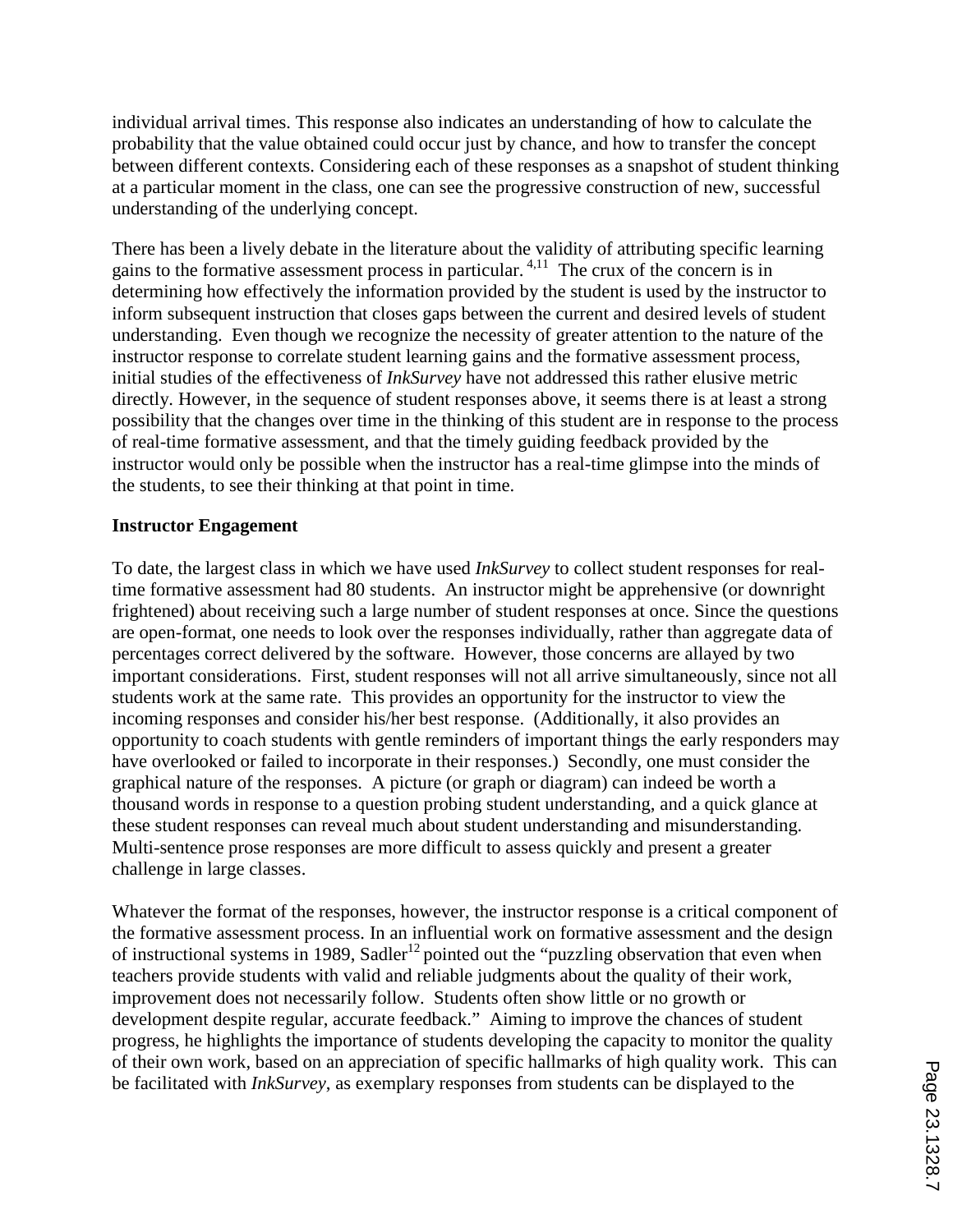entire class and discussions can go far deeper than "correct" and "incorrect" and students can gain practice in evaluating their own responses in comparison.

Skilled instructors translate their interpretations of the formative assessment results into instructional actions that match the learning needs of the students, $^{13}$  blurring the line between scaffolding and formative assessment to move learning forward.<sup>14</sup> The real-time nature of *InkSurvey*, although very powerful, places a special pressure on the instructor. No longer can the instructor come to class with a clear, well-defined script for the day's lecture. Instead, the instructor finds himself metaphorically "negotiating a swiftly flowing river" in class.<sup>15</sup> This requires agile teaching and the flexibility to deal with the unexpected, which is perhaps outside some instructors' comfort zones, particularly for novices or those not confident of the subject matter.<sup>3</sup> Additionally, it encourages the instructor to give thought beforehand to possible student misconceptions and alternative routes for constructing correct understandings, so that on-the-fly adjustments may be more effective. Also, the insights gained by the formative assessment can be useful for planning subsequent class sessions. Whether immediate or delayed, though, the responsive action by the instructor must accompany the intent of gathering the student responses to inform instruction.

Elsewhere, there are indications that the greatest challenge for instructors is in knowing what to *do* once the student responses have been received. If an instructor conveys the attitude of looking solely for a particular response, this can actually inhibit future learning of the student.<sup>3</sup> Furthermore, a study involving 118 math instructors teaching three common mathematical principles found that teachers are better at identifying principles and drawing inferences about students' understanding than they are at deciding the next instructional steps.<sup>16</sup> In another recent study<sup>17</sup> of how middle school mathematics teachers responded to formative assessment received from their students revealed a broad range of responses, from simple binary statements ("I learn whether they get it or not") to highly nuanced observations about students' understanding of details and processes. The most highly nuanced insights into student understanding described in the study involved explorations of students' thinking, such as examining where a solution method broke down and why. Although these professionally-trained teachers were not necessarily receiving the student responses real-time and needing to change instructional strategies on the spot, the researchers noted that, "Unfortunately, it was rare to encounter instances in which practices embodied all the ideal characteristics of formative assessment (i.e., assessment with instructional improvement as its purpose), which occurred frequently and were related to content currently being taught, as well as were integrated thoughtfully with instruction" (p. 27). On a more upbeat note, the study concludes that formative assessment has great potential to improve student learning and is still a relatively new mindset and practice for most instructors.

The richness of the feedback instructors can get from posing open-format questions with *InkSurvey* can inspire in-class exercises that lead to significant increases in student understanding of concepts. In an actual classroom example in a Fluid Mechanics course, students were asked the following series of questions using *InkSurvey*:

- 1) What is a fluid?
- 2) What is viscosity?
- 3) a) Would you expect liquid viscosity to increase or decrease with increasing temperature? Explain.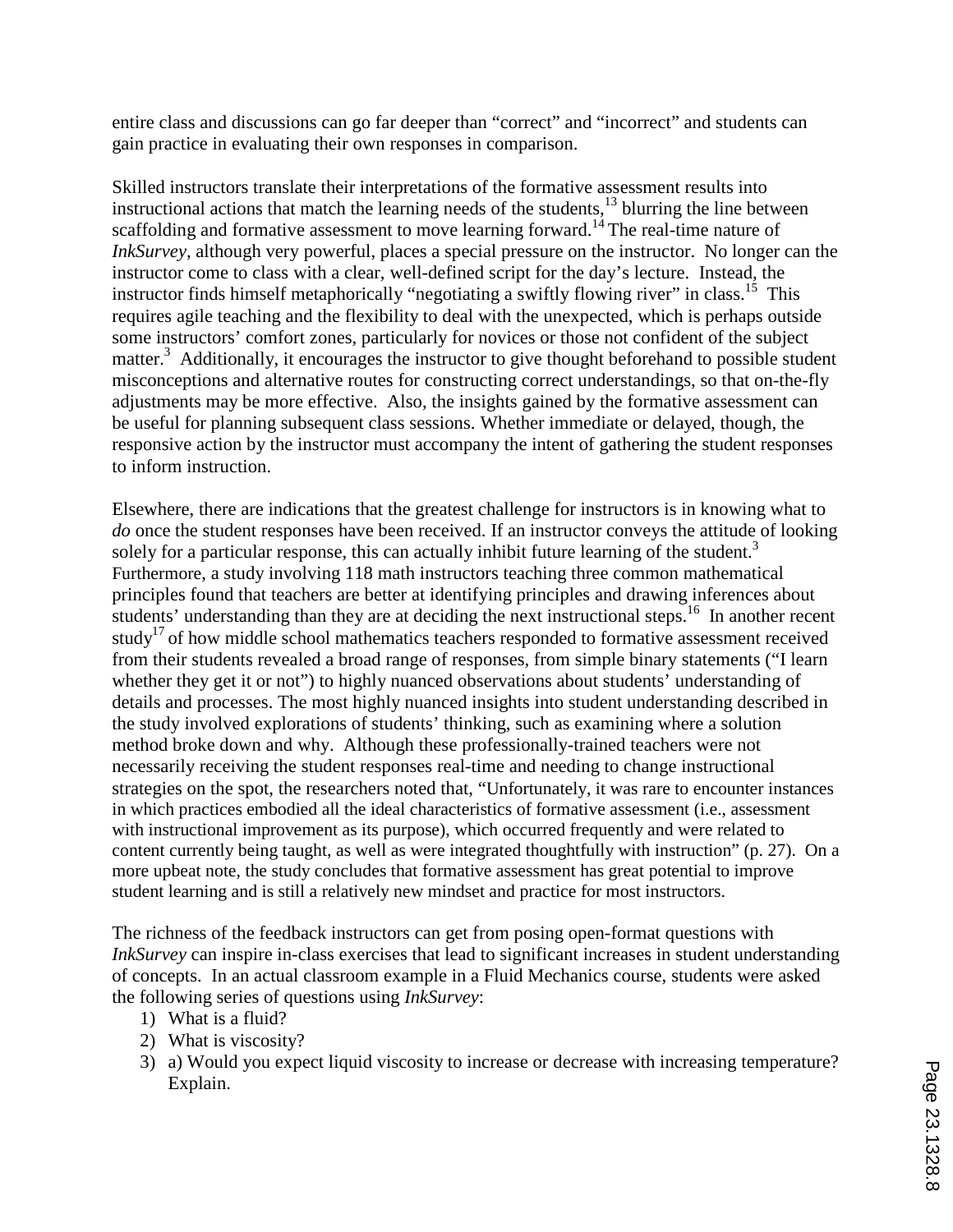b) Would you expect gas phase viscosity to increase or decrease with increasing temperature? Explain.

Many student responses to the first question were good. Some answers were along the lines of "Fluids will flow when a shear force is applied to them" and "A fluid is a liquid or something that flows as a liquid does" and "A fluid is a flowing substance that has a measurable viscosity." However, common misconceptions were also identified in answers to the first question, including that: 1) a fluid is specifically a liquid, as if the two were synonymous, 2) a fluid is incompressible by definition, and 3) a fluid fills its container.

Answers to the second question indicated that students had the basic understanding that viscosity related to how easily fluid flows, but did not really understand how. Some had the relationship between viscosity and ease of flow exactly backwards. Others could not distinguish between density and viscosity. Some common answers about viscosity were along the lines of:

"The friction between the molecules within the fluid."

"The ease with which a liquid flows."

"The thickness or density of the fluid."

"Viscosity is the resistance to flow."

"Viscosity is the property of a fluid that describes the cohesiveness (stickiness?)." These answers illustrate that it can still be difficult to really get at the details of a student's understanding even with answers in their own words. For example, it could be that a student answering that viscosity is a measure of ease of flow truly understands that it is a measure of resistance to flow instead but chose their wording poorly, or maybe they really think that fluids with higher viscosities will flow more easily. Here a clicker question might have had "ease of flow" and "resistance to flow" both as options, in which case the student would realize there is a difference and have to choose one (that is, assuming they realized one of those was a better answer than other choices such as "density" or "thickness"). Or, if the possible answers included only "resistance to flow" along with other more distinct and incorrect choices, a student thinking it was "ease of flow" would be pigeon-holed into answering something else, and the true misunderstanding would be more difficult, or even impossible, to glean.

In this particular case, to get at the distinction between ease of and resistance to flow, the third question was asked. Having "Explain." at the end of an open question like this requires the students to think things through carefully enough to justify an answer and also allows for deeper understanding by the instructor of the students' thinking. Answers to the third question showed more confusion and misunderstanding, and *because of the students' opportunity to explain in their own words*, these answers indicated to the instructor what specifically was misunderstood and suggested how to help the students better understand the concepts. For example, one student said, "a) I would expect that as temperature increase viscosity increase (sic.). (think of warming up honey) and b) I would expect gas phase viscosity to increase with increasing temperature." From this response, especially given the example of warming up honey, it is clear that the student thinks of viscosity as a measure of ease of flow as opposed to resistance to flow. Furthermore, notice that the student had the correct answer (that gas phase viscosity tends to increase with increasing temperature) but apparently *for the wrong reason* – i.e., that a gas and a liquid would behave similarly, as most students stated in answering this question. The student had two misunderstandings that canceled out and would have led to a correct answer on a clicker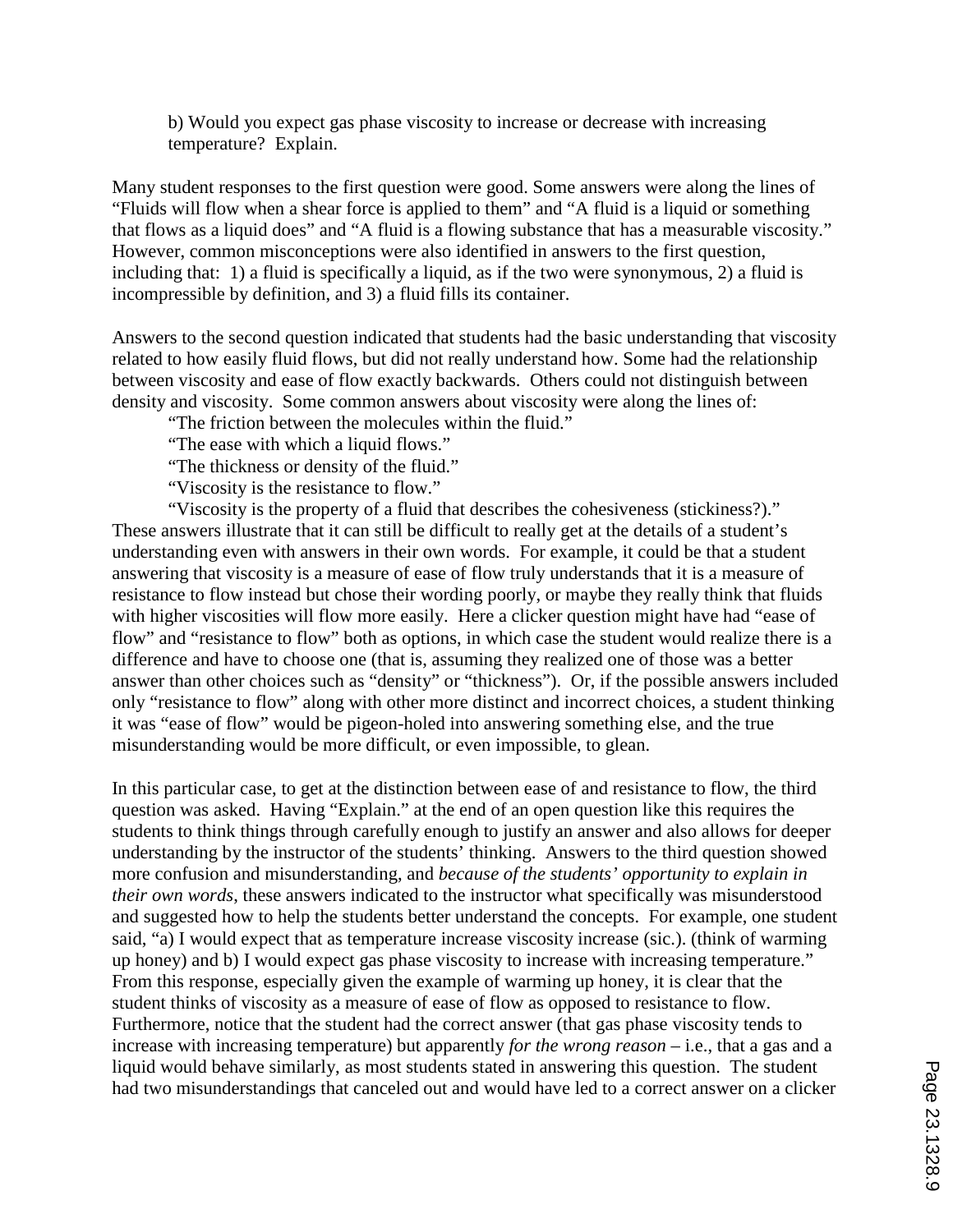question about whether gas phase viscosity tends to increase or decrease with temperature. Several responses to this question were similar to the following one: "I would expect liquid viscosity to decrease with increasing temperature because as molecules in the liquid move faster due to increasing temperature, they can slide past each other easier. The same would be expected for gases." Students providing such responses seem to properly understand the concept of what viscosity is, but they don't understand how it is affected by the orders of magnitude difference in density between phases.

Reading these responses and learning specifically what misunderstandings there were and what was leading to them, the instructor came up with a demonstration on-the-fly to correctly illustrate the concepts. She asked for volunteers from the class to be molecules. She had them first be a liquid. They grouped close together and tried to move randomly around. She "applied a shear force" by gently pushing one side of the group. The students found they were running into each other a lot and had a relatively difficult time "flowing." She asked the class as a whole if the fluid group's viscosity was high or low in this situation. Most of the class had correctly understood that viscosity measured resistance to flow, so with group discussion they came to the consensus that the viscosity was high. Next, the instructor told the "molecules" they were now hotter, and they moved around faster and found it easier to "flow" when pushed. She asked if the viscosity had gone up or down. Now that the class understood what viscosity is, there was complete agreement that it had gone down. Then the instructor told them to be a gas, and they moved much further apart, again still moving around randomly as they had finite temperature. Here she pointed out that they had just greatly decreased their density, and asked the class to discuss the difference between density and viscosity. She again applied a shear force, and they "flowed" with ease. Finally, the instructor told the "molecules" they were even hotter, so they moved around even faster. They found, to their great surprise, that they actually ran into each other more, and therefore found it more difficult to "flow" (*i.e.*, their viscosity had increased). From this exercise, the students learned the difference between density and viscosity, that both liquids and gases are fluids, that viscosity is a measure of resistance to flow, what a shear stress is, and how liquid and gas viscosities vary with temperature (and more importantly, *why!*). It is difficult to imagine what series of clicker questions would have led to the same level of understanding on the instructor's part, of the students' *mis*understandings, to suggest such an exercise.

In order to strengthen the partnership between instructors and students in the learning process, a new feature has been recently added to *InkSurvey* to further engage the teacher as student responses are received. To use the sorting feature, the instructor first uses the "Admin" page of *InkSurvey* to view the student responses for a particular question (even if none have yet been received). By selecting "Manage Bins for Questions," the instructor can then establish and label bins tailored for that question. As each bin is established, there is also a check-box for "exclusive." If this is selected, each response directed to that bin will be placed only in that bin; if it is not selected, a particular response can be placed in multiple bins. Although there may be other applications for which this is useful, it is designed to allow the instructor to set up a "display" bin of student responses to subsequently show (anonymously) to the entire class for discussion. The responses in the display bin, which would not be marked as exclusive, could also be sorted into other bins. In this way, the instructor can quickly pull together in the display bin responses that are exemplars, that show common misconceptions, and/or that demonstrate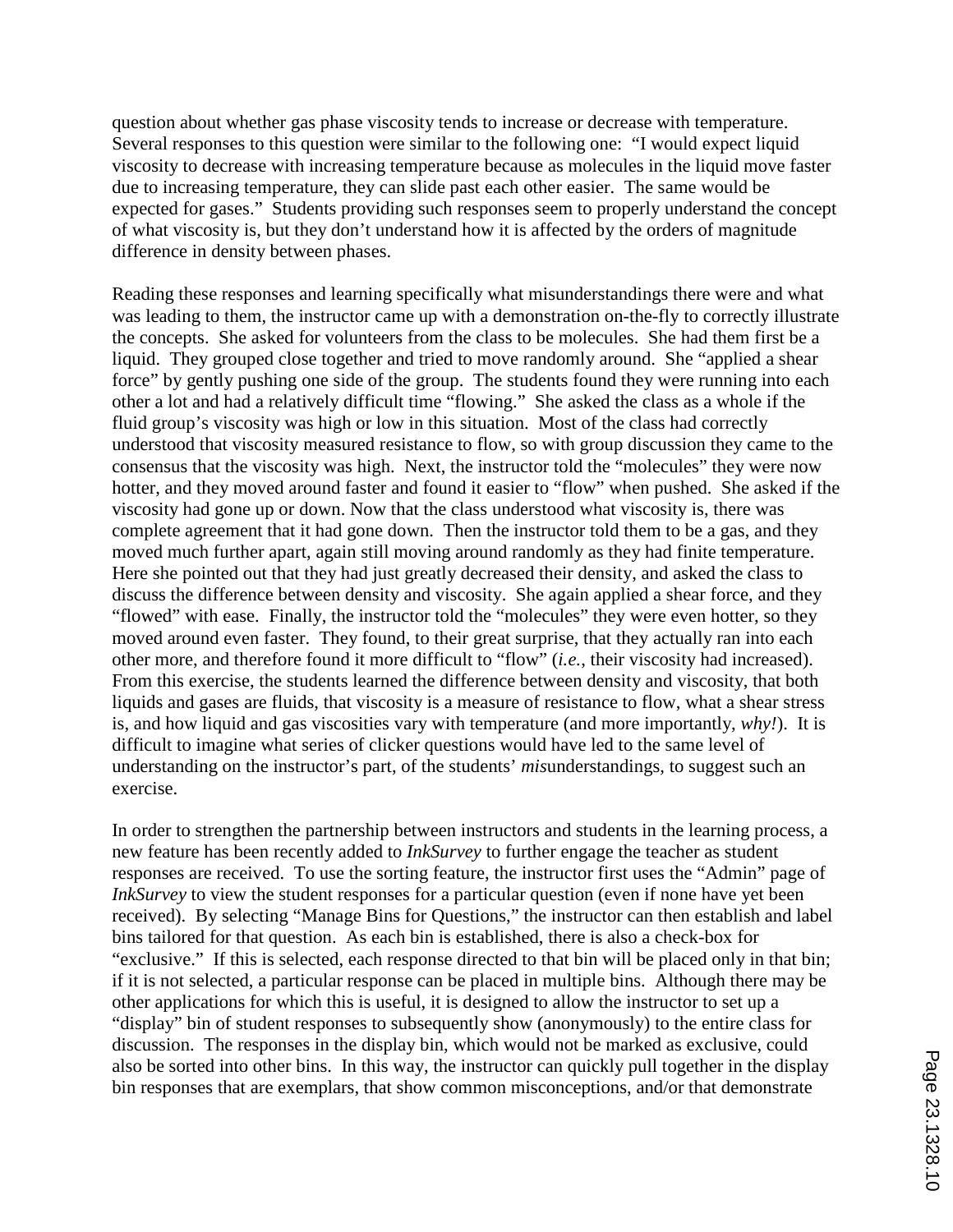novel solutions; these can serve as the framework for rich discussions in building and refining student understanding.



Fig. 1 *InkSurvey* showing the instructor's page, with the sorting feature. The thumbnails on the left show all unsorted responses submitted up to the moment this display was captured (clearly visible in the actual display). In this case, the instructor has set up 3 possible bins to accommodate responses: right (into which 1 response has already been placed), wrong (into which 2 responses have been placed), and a third bin where the instructor can place responses to share anonymously with the class (each response in this non-exclusive bin can also simultaneously be in either of the other 2 bins).

We have found that when instructors use the sorting feature as student responses are received in class, they become much more actively engaged with the responses and feel better prepared to respond in a meaningful way.

# **Applications in Engineering Education**

*InkSurvey* has been used to facilitate real-time formative assessment in a variety of engineering classrooms. Strong learning gains have been documented in an advanced undergraduate engineering physics course that used *InkSurvey* in this manner; furthermore, those learning gains are not correlated to the learning styles of the students.<sup>18</sup> Similarly, strong gains were reported when *InkSurvey* was used to strengthen problem-solving skills in an advanced undergraduate engineering course.<sup>19</sup> In upper-level undergraduate Chemical Engineering classes, *InkSurvey*'s real-time formative assessment has been effectively coupled with interactive computer simulations to achieve strong learning gains.<sup>20</sup> In an introductory engineering design course<sup>21</sup> as well as both undergraduate and graduate level Food Engineering courses,<sup>22</sup> *InkSurvey* has been successfully employed as part of a larger effort to implement the "How People Learn" framework.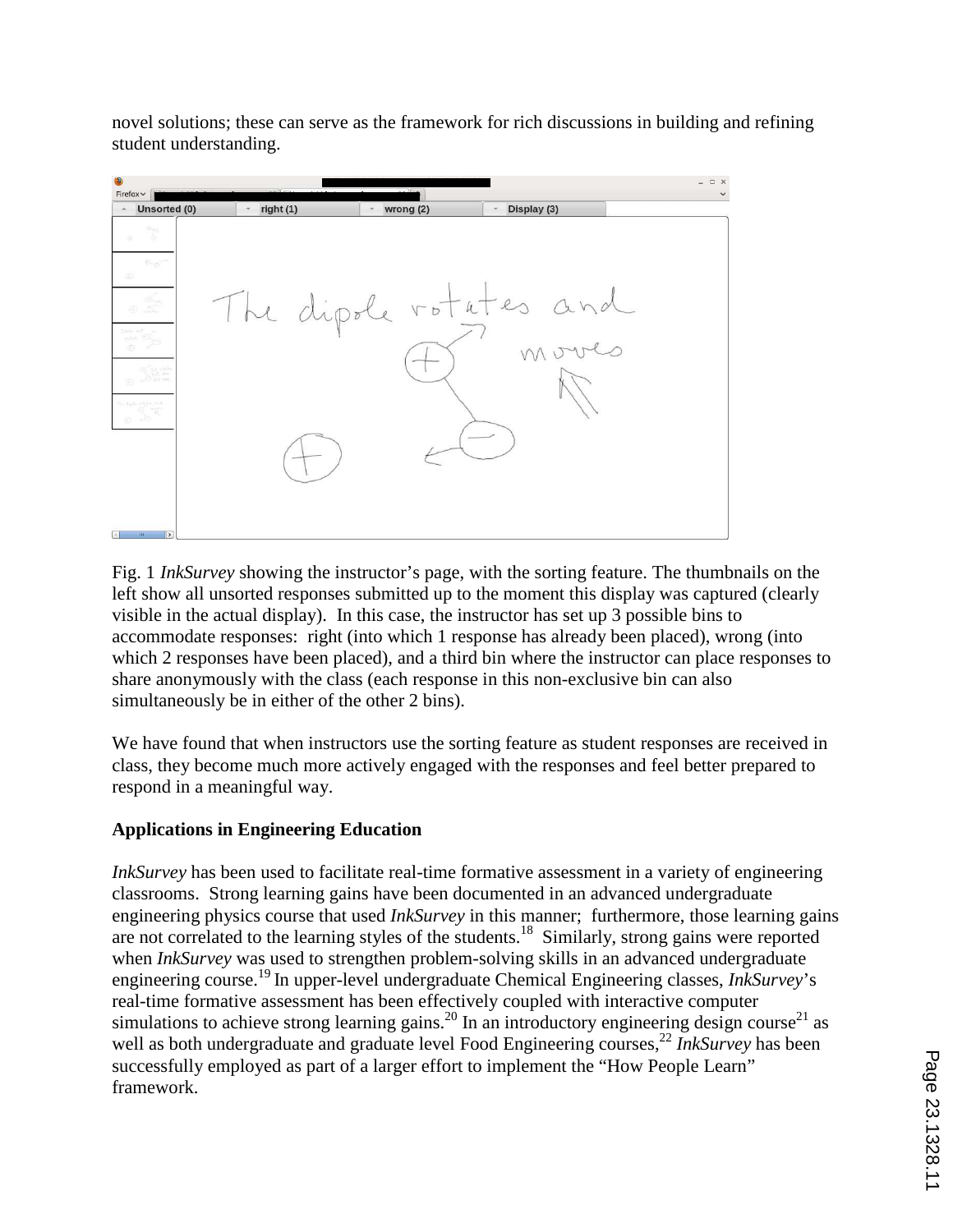Since real-time formative assessment collected with *InkSurvey* is blind to gender, personality biases, and other stereotypes, it is proving to be a particularly effective tool in group and cooperative learning environments. For example, it has served well as the platform for "electronic brainstorming," where students can anonymously submit ideas to be discussed by the group. When no one is aware of the source of a particular idea, it is easier to focus on the merits of that idea. This also opens the door to additional applications in non-academic settings as well.

The real-time formative assessment facilitated by *InkSurvey* also has potential benefits in engineering education outside of the traditional classroom as well. For example, students could complete a homework assignment outside of class and then shortly before class begins, use their own devices to respond to a question posed by the instructor to probe understanding or identify muddiest points to inform subsequent instruction. This allows simple implementation of the spirit of Just-in-Time Teaching  $(\overline{J}iTT)^{23}$  without the need for separate software for its management. Similarly, *InkSurvey* could be used as a tool for gathering real-time formative assessment in the distance-learning environment, allowing the instructor to be more responsive to student needs during the learning process.

# **Conclusions**

Engineering students equipped with affordable mobile computing devices such as pen-enabled Android devices, iPads, iPhones and/or tablet PCs can use digital ink to reveal their thinking during the learning process. As the instructor receives this real-time glimpse into student understanding, instruction can be modified to refine, correct, or reinforce that understanding.

*InkSurvey* is free, web-based software designed specifically for collecting real-time formative assessment (ticc.mines.edu). Recent improvements have made it more fully functional on a greater variety of devices and more user-friendly for both instructors and students. More versatile grouping and displaying of responses increase classroom utility. Since it is entirely web-based, there is no need for (or advantage to) all students in a classroom having the same hardware; they could, in fact, use their own mobile devices.

The use of *InkSurvey* to facilitate real-time formative assessment is being explored in engineering education. Previous publications describe increased learning gains and improved problem-solving skills when *InkSurvey* is used in the classroom, and enhanced learning gains when coupled with computer simulations. Classroom examples and results presented here reflect student metacognition, how student thinking changes over time, and changes in instructor responses and approaches to learning. *InkSurvey* is also potentially useful outside of the classroom and in non-traditional settings, including distance and group learning environments.

# **Acknowledgments**

This work was generously supported by grants from the National Science Foundation (#EEC-1037519 and #DUE-1044255) and the HP Catalyst Program.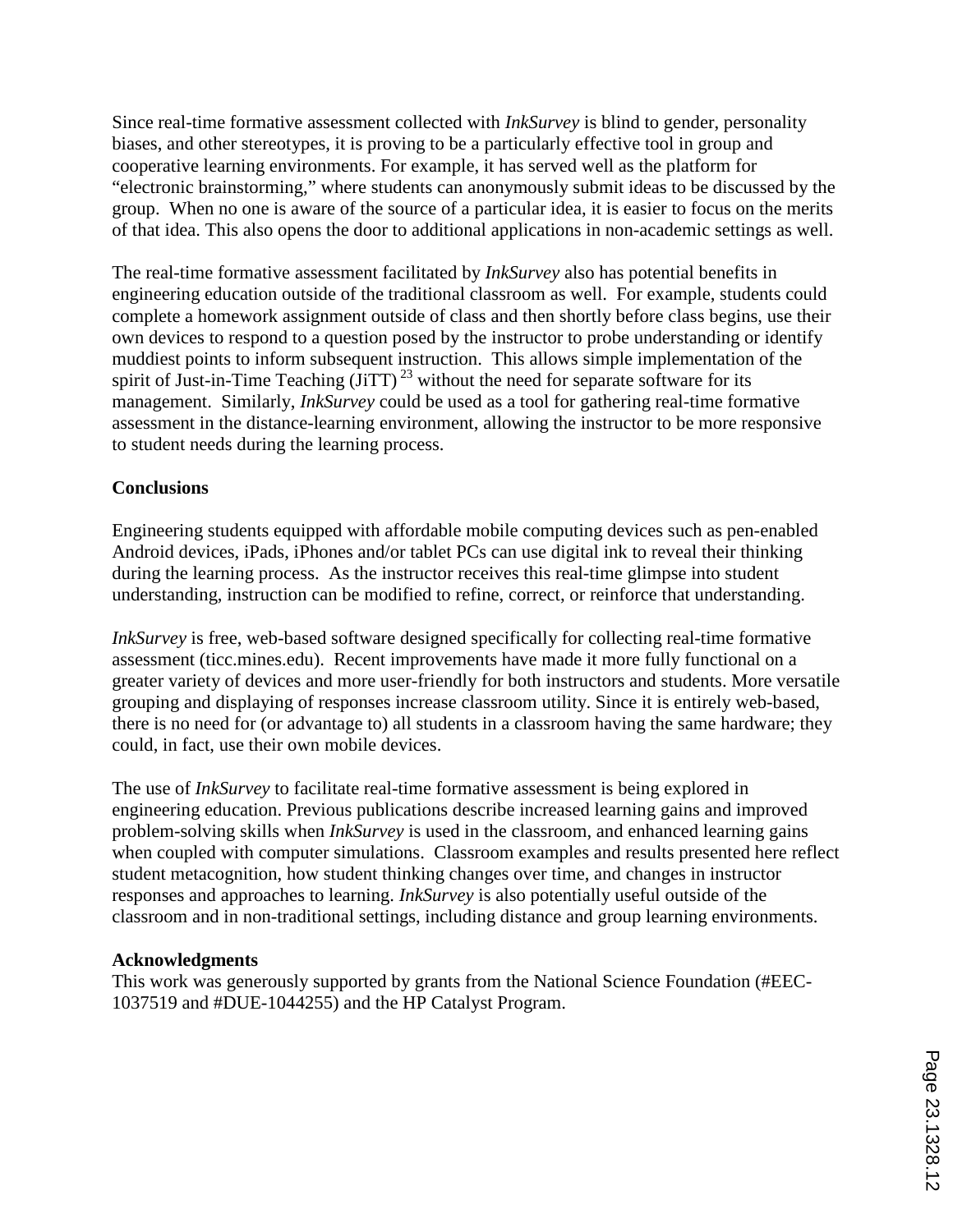#### **Bibliography**

1. National Research Council, "How People Learn: Brain, Mind, Experience, and School." Bransford, J.D., A.L. Brown, & R.R.Cocking, eds., National Academy Press, Washington DC, 2000.

2. National Research Council, "Education for Life and Work: Developing Transferable Knowledge and Skills in the 21<sup>st</sup> Century," Report Brief prepared by Board on Testing and Assessment, July 2012.

3. Black, P. & D. Wiliam, "Inside the Black Box: Raising Standards Through Classroom Assessment," *Phi Delta Kappa*, **80** (2), Oct. 1998, 139-144.

4. Shepard, L.A., "Evaluating the Validity of Formative and Interim Assessment," *Educational Measurement: Issues and Practice*, **28** (3), Fall 2009, pp. 32-37.

5. Heritage, M., "Formative Assessment and Next-Generation Assessment Systems: Are We Losing an Opportunity?" Paper prepared for the Council of Chief State School Officers, Los Angeles, CA: University of California, National Center for Research on Evaluation, Standards, and Student Testing (CRESST), Sept. 2010. 6. Yorke, M., "Formative Assessment in Higher Education: Moves towards Theory and the Enhancement of

Pedagogic Practice," *Higher Education* **45**, 2003, pp. 477-501.

7. Shepard, L.A., "The Role of Assessment in a Learning Culture," *Educational Researcher*, **29** (7), Oct. 2000, pp. 4-14.

8. Kowalski, F.V., S.E. Kowalski, & E. Hoover, "Using *InkSurvey*: A Free Web-Based Tool for Open-Ended Questioning to Promote Active Learning and Real-Time Formative Assessment of Tablet PC-Equipped Engineering Students," *Proceedings of the 2007 ASEE Conference and Exposition*, Honolulu, HI, June 2007.

9. Kowalski, S.E., F.V. Kowalski, & T.Q. Gardner, "Lessons Learned When Gathering Real-Time Formative Assessment in the University Classroom Using Tablet PCs," *39th ASEE/IEEE Frontiers in Education Conference Proceedings*, 18-21 Oct. 2009, San Antonio, TX.

10. Duncan, D., "Clickers in the Classroom: How to Enhance Science Teaching Using Classroom Response Systems," Pearson, San Francisco CA, 2005.

11. Nichols, P.D., J.L. Meyers, & K.S. Burling, "A Framework for Evaluating and Planning Assessments Intended to Improve Student Achievement," *Educational Measurement: Issues and Practice,* **28** (3), Fall 2009, pp. 14-23. 12. Sadler, D.R., "Formative Assessment and the Design of Instructional Systems," *Instructional Science* **18**, 1989, pp. 119-144.

13. Heritage, M., "Formative Assessment: What Do Teachers Need to Know and Do?" *Phi Delta Kappan*, **89** (2), Oct. 2007, pp. 140-145.

14. Shepard, L.A., "Linking Formative Assessment to Scaffolding," *Educational Leadership*, **63** (3), Nov. 2005, pp. 66-70.

15. Leahy, S., C. Lyon, M. Thompson, & D. Wiliam, "Classroom Assessment: Minute by Minute, Day by Day," *Educational Leadership*, **63 (**3**)**, Nov. 2005, pp. 19-24.

16. Heritage, M., J. Kim, T.P.Vendlinski, & J.L. Herman, "From Evidence to Action: A Seamless Process in Formative Assessment?" CRESST Report 741, University of California, National Center for Research on Evaluation, Standards, and Student Testing (CRESST), Los Angeles, CA: July 2011.

17. Frohbieter, G., E. Greenwald, B. Stecher, & H. Schwartz, "Knowing and Doing: What Teachers Learn from Formative Assessment and How They Use the Information," CRESST Report 802, University of California, National Center for Research on Evaluation, Standards, and Student Testing (CRESST), Los Angeles, CA: July 2011.

18. Kowalski, F.V., & S.E.Kowalski, "The Effect of Student Learning Styles on the Learning Gains Achieved When Interactive Simulations Are Coupled with Real-Time Formative Assessment via Pen-Enabled Mobile Technology*," 2012 ASEE/IEEE Frontiers in Education Conference Proceedings,* Seattle, WA, Oct.2012.

19. Kowalski, F.V., T. Gok, & S.E. Kowalski, "Using Tablet PCs to Strengthen Problem-Solving Skills in an Upper-Level Engineering Physics Course*," 39th ASEE/IEEE Frontiers in Education Conference Proceedings*, 18- 21 Oct. 2009, San Antonio, TX.

20. Gardner, T.Q., S.E. Kowalski, & F.V. Kowalski, "Interactive Simulations Coupled with Real-Time Formative Assessment to Enhance Student Learning," *ASEE 2012 Conference and Exposition Proceedings*, San Antonio, TX, June 2012.

21. Palou, E., L. Gazca, J.A.D. Garcia, J.A.R. Lobato, L.G.G. Ojeda, J.F.T. Arnal, M.T.J. Munguia, A. Lopez-Malo, & J.M. Garibay, "High-Quality Learning Environments for Engineering Design: Using Tablet PCs and Guidelines from Research on *How People Learn*," *International Journal of Food Studies*, **1** (1), April 2012, pp.1-16.